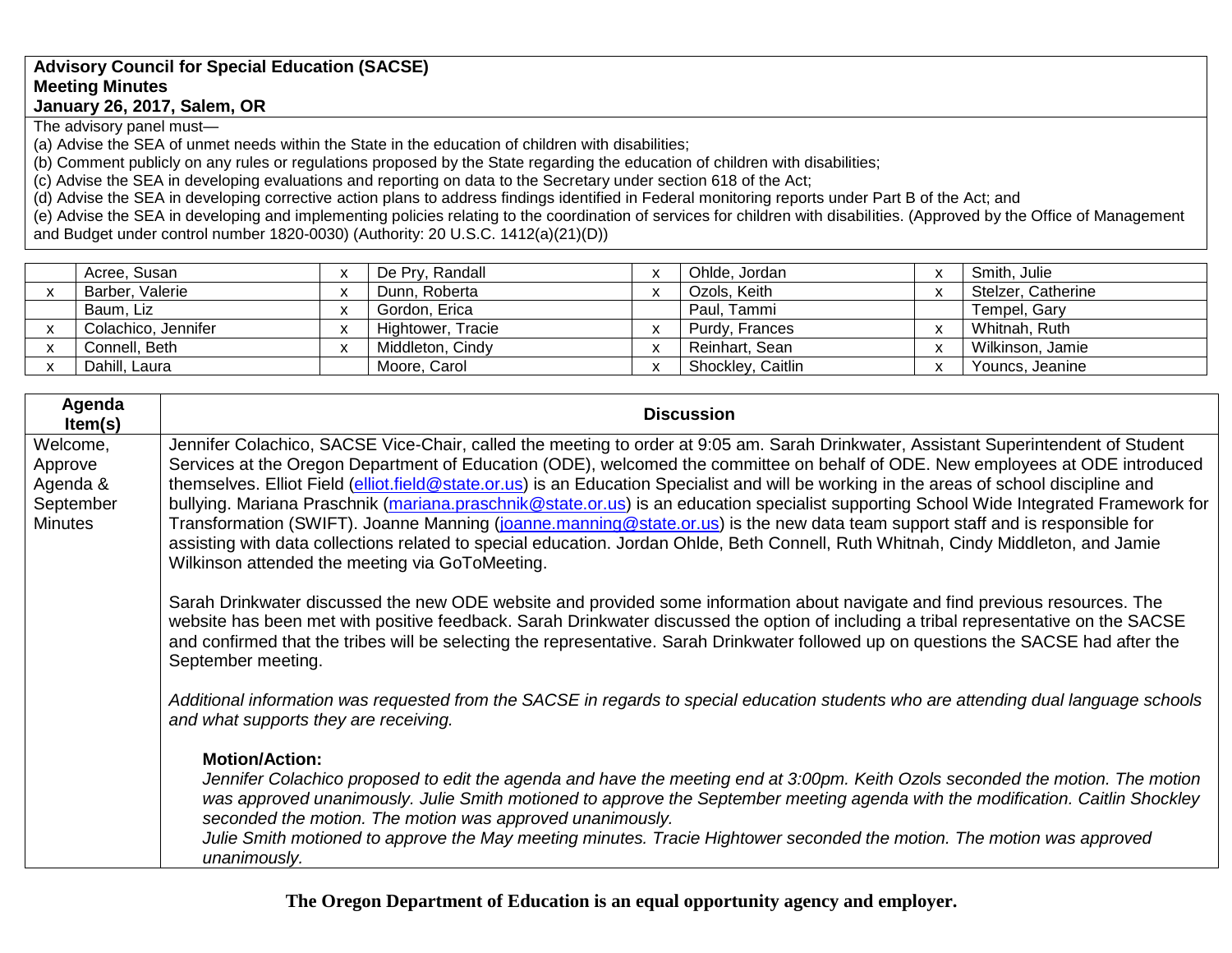| Old business | SACSE members volunteered at the September meeting to discuss public comment protocols. The group is still working on protocols and                                                                                                                                                                                                                                                                                                                                                                                                                                                                                                                                                                                                                                                                                                                                                                                                                                                                                                                                                                                                                                                                                                               |
|--------------|---------------------------------------------------------------------------------------------------------------------------------------------------------------------------------------------------------------------------------------------------------------------------------------------------------------------------------------------------------------------------------------------------------------------------------------------------------------------------------------------------------------------------------------------------------------------------------------------------------------------------------------------------------------------------------------------------------------------------------------------------------------------------------------------------------------------------------------------------------------------------------------------------------------------------------------------------------------------------------------------------------------------------------------------------------------------------------------------------------------------------------------------------------------------------------------------------------------------------------------------------|
|              | plan to bring a draft to the March meeting to include a disclaimer about privacy and times.                                                                                                                                                                                                                                                                                                                                                                                                                                                                                                                                                                                                                                                                                                                                                                                                                                                                                                                                                                                                                                                                                                                                                       |
|              | The SACSE discussed creating a flyer or a brochure to provide information about the SACSE in an effort to increase membership around<br>the state and to provide information to the public. Roberta Dunn volunteered to continue her assistance with the brochure. Roberta Dunn<br>will work with Amanda Hiaasen, ODE, to get previous templates and to create a new brochure.                                                                                                                                                                                                                                                                                                                                                                                                                                                                                                                                                                                                                                                                                                                                                                                                                                                                    |
|              | Stella Brown, Education Specialist at ODE, provided an update on the State Systemic Improvement Plan (SSIP). The SSIP is in its third<br>phase, which focuses on evaluation. Though February 2020, ODE will be reporting on progress toward the SIMRs (State Identified<br>Measurable Results) which includes results of ongoing evaluations and the extent of progress towards outcomes. ODE will also be<br>providing revisions to the state performance plan. Phase Three is based on the data and analysis on the extent to which the State has<br>made progress toward and/or met the state-established short-term and long-term objectives for implementation of the SSIP and its<br>progress in achieving the State Identified Measurable Results (SIMR) for infants and toddlers wish disabilities and their families.                                                                                                                                                                                                                                                                                                                                                                                                                    |
|              | The SIMR for Part C (birth to 3) is to increase the percentage of infants, toddlers and preschoolers with disabilities demonstrating growth<br>in social-emotional and approaches to learning skills. ODE supported practices for increasing these skills are Collaborative Problem<br>Solving (CPS) and Early Childhood Positive Behavior Interventions and Supports (EcPBIS). The SIMR for Part B (3-21) is to increase the<br>percentage of third grade students with disabilities reading at grade level, as measured by state assessment. ODE will provide<br>professional development, technical assistance, coaching, and financial support to a cadre of nine local education agencies (LEAs)<br>utilizing implementation science principles to implement the Multi-Tiered System of Supports (MTSS) for literacy and behavior using:<br>implementation of School Wide Integrated Framework for Transformation (SWIFT) Framework in eight elementary schools/k-8 schools<br>in the current four SWIFT LEAs; scale up SWIFT Framework in four new LEAs, in eight elementary/k-12 schools; and provide Tier 3 level<br>of assistance to one LEA, in one elementary school that previously attempted to implement MTSS, but did not sustain. |
|              | Measurement of the SIMR will include an outside evaluation calibration with national evidence-based tools, and reporting out and<br>soliciting feedback at various stages to a variety of stakeholders.                                                                                                                                                                                                                                                                                                                                                                                                                                                                                                                                                                                                                                                                                                                                                                                                                                                                                                                                                                                                                                           |
|              | The SACSE requested additional information about the communication plan from ODE on the reasoning behind and implementation of<br>the kindergarten assessment and the inclusion of special education. The SACSE requested information on the timeline for the results of<br>the assessment.                                                                                                                                                                                                                                                                                                                                                                                                                                                                                                                                                                                                                                                                                                                                                                                                                                                                                                                                                       |
|              | Carrie Thomas-Beck, ODE Education Specialist, updated the committee on House Bill 2412 and Senate Bill 612.                                                                                                                                                                                                                                                                                                                                                                                                                                                                                                                                                                                                                                                                                                                                                                                                                                                                                                                                                                                                                                                                                                                                       |
|              | House Bill 2412 requires that educator preparation programs for early childhood education, elementary education, special education or<br>reading provide instruction on dyslexia and that the instruction be consistent with the knowledge and practice standards of an<br>international organization on dyslexia. The current rules proposed by the Teacher Standards and Practices Commission (TSPC) for<br>standards for dyslexia instruction are that the candidates must demonstrate the ability to:<br>• Identify the characteristics that may predict or are associated with dyslexia;                                                                                                                                                                                                                                                                                                                                                                                                                                                                                                                                                                                                                                                     |
|              | • Understand how to provide evidence based reading instruction to all students, including students who demonstrate characteristics that<br>may predict or are associated with dyslexia;                                                                                                                                                                                                                                                                                                                                                                                                                                                                                                                                                                                                                                                                                                                                                                                                                                                                                                                                                                                                                                                           |
|              | • Administer, interpret and apply screening and progress monitoring assessments for students who demonstrate characteristics that may<br>predict or are associated with dyslexia; and                                                                                                                                                                                                                                                                                                                                                                                                                                                                                                                                                                                                                                                                                                                                                                                                                                                                                                                                                                                                                                                             |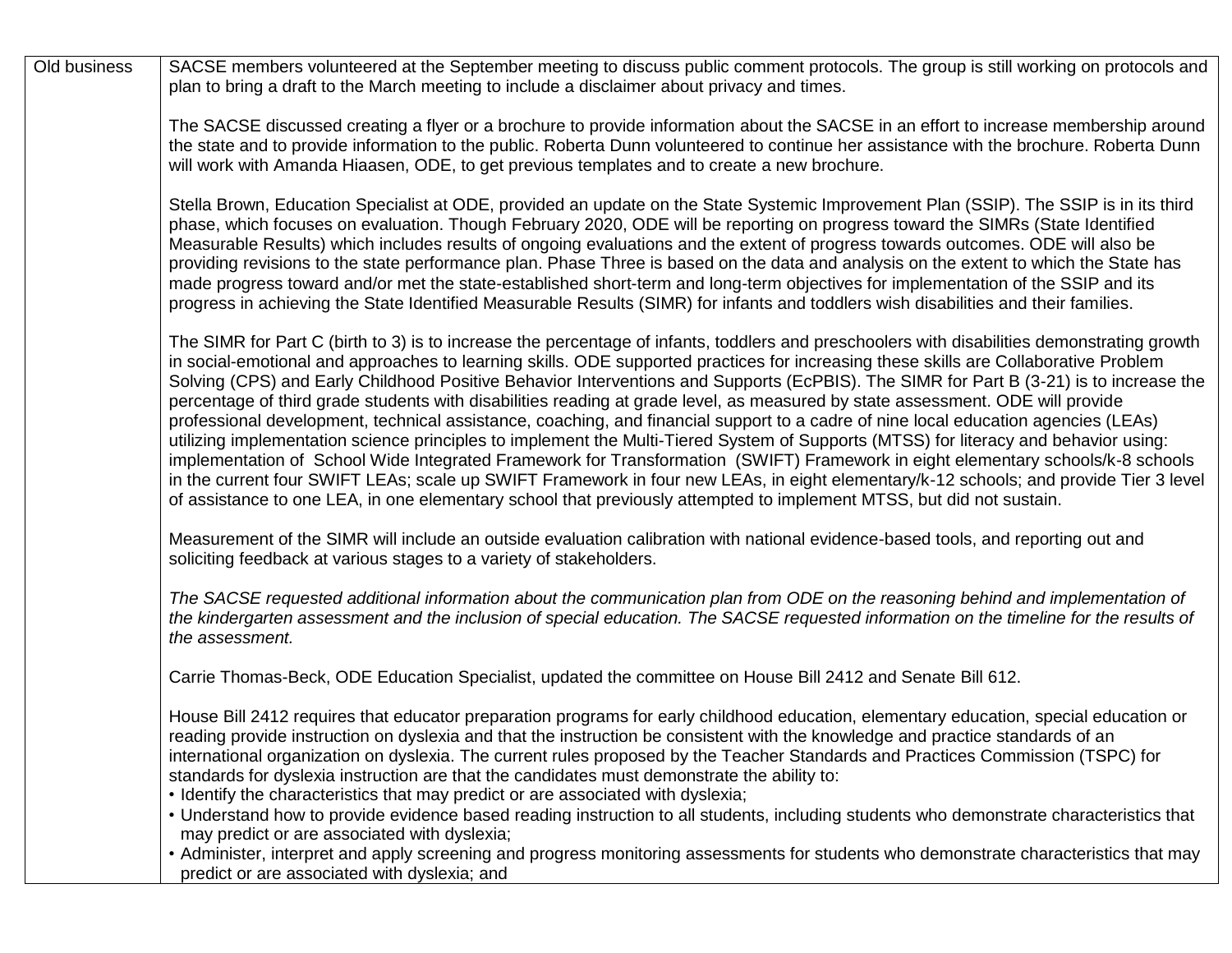|                                            | • Apply dyslexia assessment and instruction knowledge to pedagogy practice.<br>. The proposal for these rules is on the consent agenda at the TSPC meeting scheduled for January 27, 2017.                                                                                                                                                                                                                                                                                                                                                                                                                                                                                                                                                                         |
|--------------------------------------------|--------------------------------------------------------------------------------------------------------------------------------------------------------------------------------------------------------------------------------------------------------------------------------------------------------------------------------------------------------------------------------------------------------------------------------------------------------------------------------------------------------------------------------------------------------------------------------------------------------------------------------------------------------------------------------------------------------------------------------------------------------------------|
|                                            | Senate Bill 612 requires that the Department of Education annually develop a list of training opportunities related to dyslexia. The<br>Department must collaborate with the TSPC to ensure training opportunities on the list satisfy professional development requirements for<br>teachers. SB 612 states that the list must include at least one opportunity that can be provided entirely online, and that the training<br>opportunities must comply with the International Dyslexia Association (IDA) Knowledge and Practice Standards, enable the teacher to<br>understand and recognize dyslexia, and enable the teacher to implement instruction that is systematic, explicit and evidence-based to<br>meet the education needs of students with dyslexia. |
|                                            | OARs related to dyslexia training were presented to the State Board of Education for a first read at their December meeting and are on<br>the agenda for possible adoption at the January meeting. Once the OARs have been adopted by the Board, the Department can begin<br>the vetting process for dyslexia-related training opportunities.                                                                                                                                                                                                                                                                                                                                                                                                                      |
|                                            | The SACSE requested information on possible funding sources that districts could use to pay for the required training. The committee<br>recommended that ODE communicate with Superintendents to clarify that SB 612 is a general education initiative and to request that<br>ESDs play a role in the teacher training.                                                                                                                                                                                                                                                                                                                                                                                                                                            |
| Legislative<br>Update                      | Emily Nazarov, ODE, updated the committee on the current legislative session. ODE is currently tracking 217 bills with 4 special<br>education bills.                                                                                                                                                                                                                                                                                                                                                                                                                                                                                                                                                                                                               |
|                                            | The bills related to Special Education are:<br>SB 262: Establishes timelines by which evaluations must be completed to determine eligibility for special education.<br>SB 263: Limits school district's ability to require students to participate in abbreviated school day program.<br>SB 264: Requires school districts to ensure that all students of school district have equal access to educational facilities.<br>SB 293: Requires school district to allow persons who provide special education or related services to child to participate in meetings<br>regarding development, review or revision of individualized education program for child and to have access to current individualized<br>education program.                                    |
|                                            | One bill pertaining to school nursing is being followed by the Office of Student Services. SB 111 establishes grant program to assist<br>school districts in complying with school nursing service requirements.                                                                                                                                                                                                                                                                                                                                                                                                                                                                                                                                                   |
| Working<br>Lunch/<br>Committee<br>Meetings | Members of the SACSE sub-committees (Executive, Membership, and Public Comment) met to discuss their current goals and the<br>progress towards achieving them. Members not a part of any subcommittee were urged to sit in on any committee they were interested in<br>possibly participating in.                                                                                                                                                                                                                                                                                                                                                                                                                                                                  |
|                                            | The Membership Committee discussed the current need for a second parent or individual with a disability in zones 1, 4, 6, and 7 where<br>there is only one parent or individual with a disability currently. More parents in those zones would better allow the committee to maintain<br>the requirement of having parent or individual with a disability representation at 50% or more of the overall SACSE membership. The<br>membership committee suggested that for every new agency representation suggestion there be two parents or individuals be added.<br>Jeremy Wells will reach out to Special Education Directors in an attempt to improve parental representation.                                                                                   |
|                                            | The Public Policy Committee discussed creating a space on the SACSE Google Drive for committee members to share updates about<br>current legislation. The new folder is labeled Policy/Legislative.                                                                                                                                                                                                                                                                                                                                                                                                                                                                                                                                                                |

**The Oregon Department of Education is an equal opportunity agency and employer.**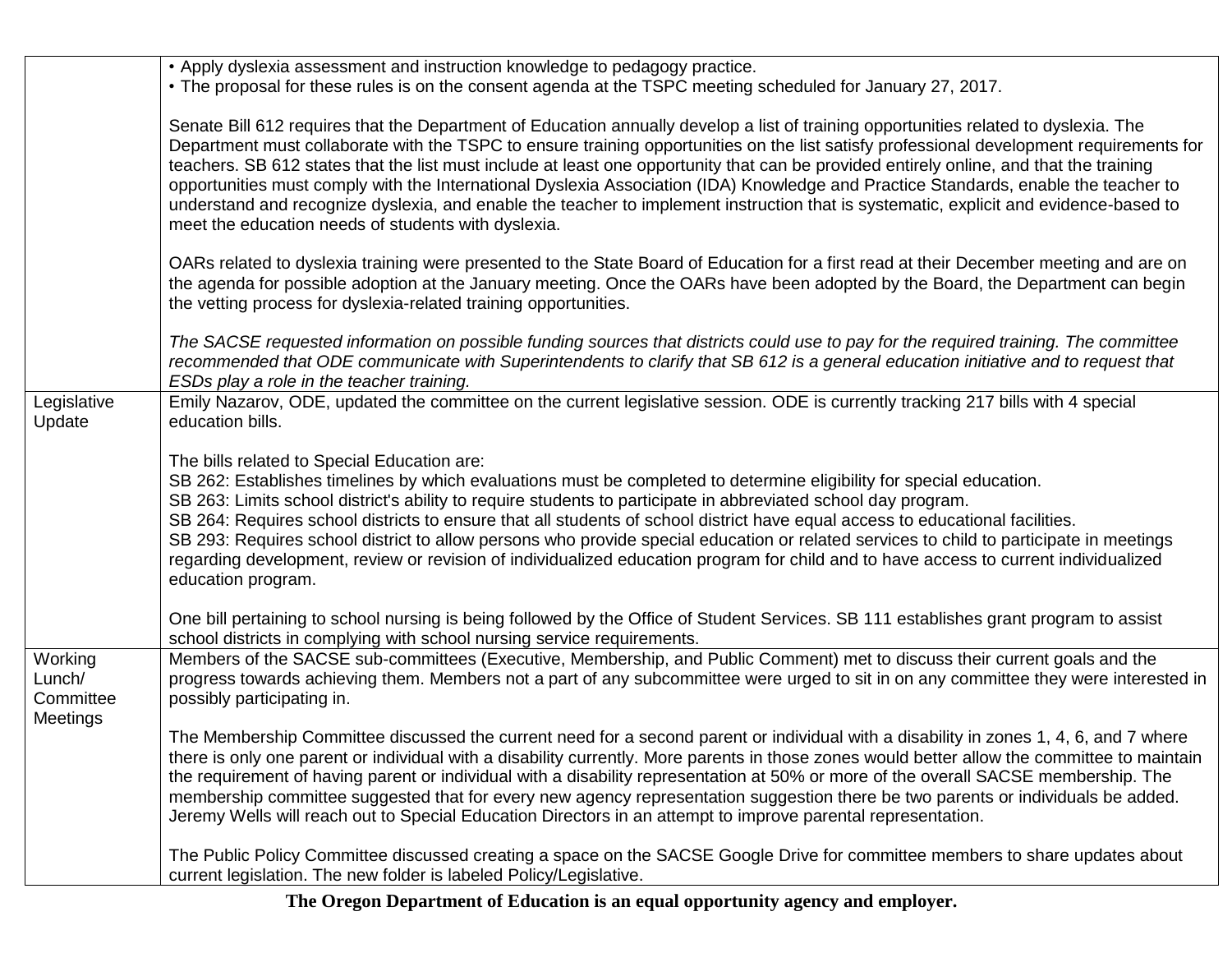|                                         | The Executive Committee will be meeting with the SICC Executive Committee to discuss topics for the March meeting.                                                                                                                                                                                                                                                                                                                                                                                                                                                         |
|-----------------------------------------|----------------------------------------------------------------------------------------------------------------------------------------------------------------------------------------------------------------------------------------------------------------------------------------------------------------------------------------------------------------------------------------------------------------------------------------------------------------------------------------------------------------------------------------------------------------------------|
|                                         | Committee members that attended the annual stakeholder meeting in November discussed their thoughts about the meeting. Many<br>appreciated the opportunity to provide feedback on ESSA, SSIP, and other current topics.                                                                                                                                                                                                                                                                                                                                                    |
| Public<br>Comment                       | There was no public comment.                                                                                                                                                                                                                                                                                                                                                                                                                                                                                                                                               |
| Committee and<br>Constituent<br>Reports | Caitlin Shockley, SACSE Parent Representative, provided a constituent report from FACT on shortened school days related to behavior.<br>12.5% of FACT's helpline calls since January 1, 2016 have been from parents whose children have been placed on shortened or reduced<br>school days related to behavior. Of the 12.5%, 27% of the children being placed on shortened school days are under the age of 7. These<br>reduced school days are putting a severe strain on Oregon families experiencing these issues.                                                     |
|                                         | Caitlin Shockley asked of the council to:<br>• Recommend ODE re-release the Executive Memorandum 009-2015-16 to all Oregon LEAs.<br>• Recommend ODE identify and implement data collection strategies on shortened school days, to get an accurate picture of prevalence.<br>. Recommend ODE offer training and technical assistance for LEAs clarifying Memorandum 009-2015-16.<br>• Recommend ODE offer LEAs additional training and technical assistance on completing function behavior assessments (FBAs) and<br>writing positive behavior support plans (BSPs/BIPs). |
|                                         | The SACSE agreed to move forward with the requests from the FACT constituent report. The committee suggestion ODE respond to the<br>committee in regards to the receipt and response to the Dear Colleague letter from August 1, 2016 provided by the US Department of<br>Education.                                                                                                                                                                                                                                                                                       |
|                                         | <b>Motion/Action:</b><br>Catherine Stelzer motioned to approve submitting the proposed recommendations from the FACT Constituent Report to ODE. Laura<br>Dahill seconded the motion. The motion was approved unanimously.<br>Roberta Dunn motioned to approve the committee recommendation to ODE in regards to the Dear Colleague letter. Catherine<br>Stelzer seconded the motion. The motion was approved unanimously.                                                                                                                                                  |
|                                         | Sean Reinhart, SACSE McKinney-Vento Representative, shared a letter that was drafted on behalf of Special Education Directors around<br>the state that are trying to find a strategy to compel their community partners to support the schools in regards to mental health,<br>dysregulation and challenging behaviors.                                                                                                                                                                                                                                                    |
|                                         | The SACSE requests that ODE communicate with Special Education Directors about what they're doing in relation to improving mental<br>health for students and request that Special Education Directors are included in the conversations in relationship to letters that ODE has<br>received in regards to mental health concerns. The SACSE has requested that this topic be included in the March meeting as an agenda<br>item.                                                                                                                                           |
|                                         | <b>Motion/Action:</b><br>Roberta Dunn motioned to approve the recommendation for ODE to communicate with Special Education Directors about what they<br>are doing in relation to improving mental health for students. Erica Gordon seconded the motion. The motion was approved<br>unanimously.                                                                                                                                                                                                                                                                           |